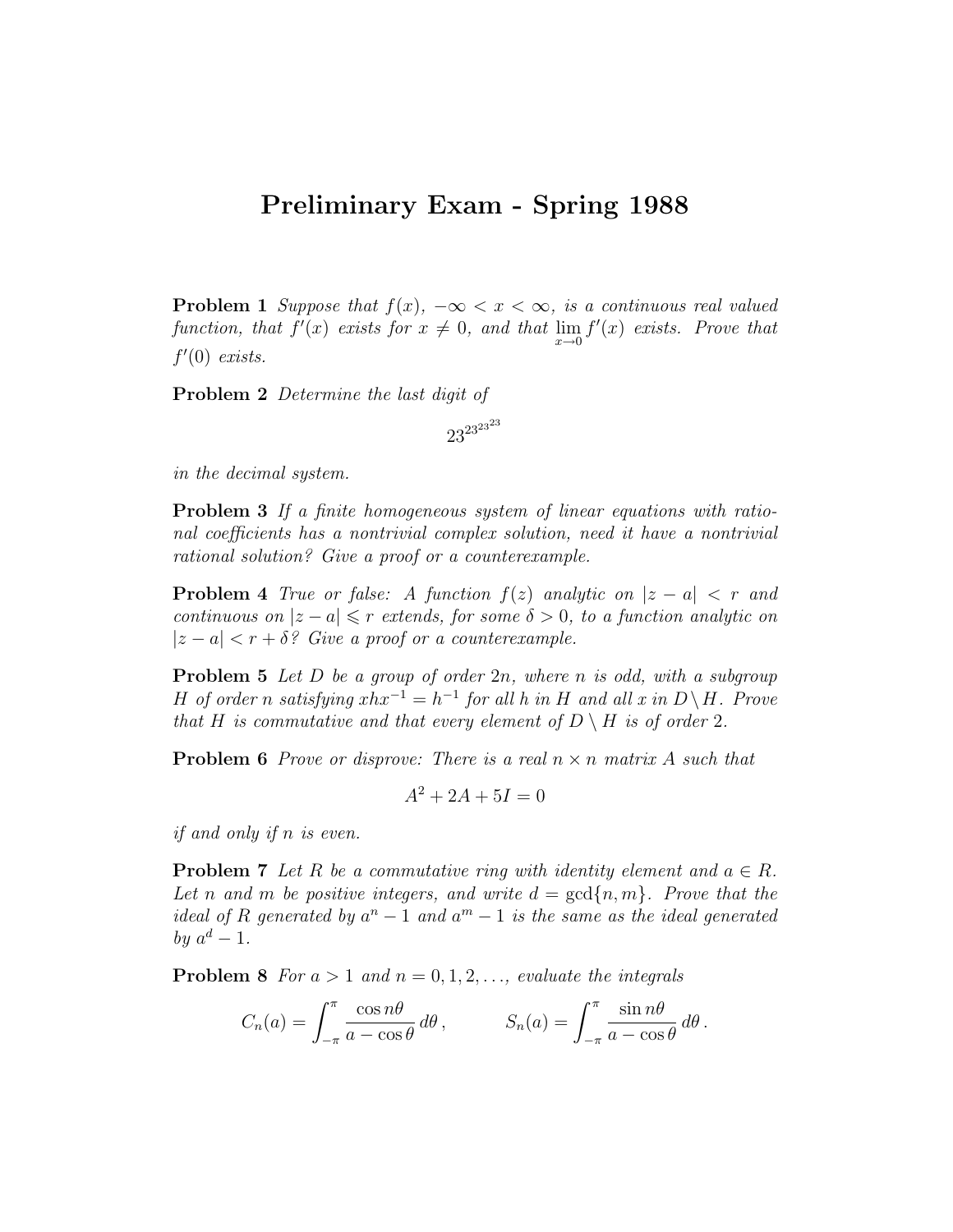Problem 9 Prove that the integrals

$$
\int_0^\infty \cos x^2 \, dx \quad \text{and} \quad \int_0^\infty \sin x^2 \, dx
$$

converge.

- **Problem 10** 1. Let G be an open connected subset of the complex plane, f an analytic function in G, not identically 0, and n a positive integer. Assume that f has an analytic  $n^{th}$  root in G; that is, there is an analytic function g in G such that  $g^n = f$ . Prove that f has exactly n analytic  $n^{th}$  roots in G.
	- 2. Give an example of a continuous real valued function on [0, 1] that has more than two continuous square roots on  $[0, 1]$ .

**Problem 11** Let  $S_9$  denote the group of permutations of nine objects and let  $A_9$  be the subgroup consisting of all even permutations. Denote by  $1 \in S_9$ the identity permutation. Determine the minimum of all positive integers m such that every  $\sigma \in S_9$  satisfies  $\sigma^m = 1$ . Determine also the minimum of all positive integers m such that every  $\sigma \in A_9$  satisfies  $\sigma^m = 1$ .

**Problem 12** For each real value of the parameter t, determine the number of real roots, counting multiplicities, of the cubic polynomial  $p_t(x) = (1 +$  $(t^2)x^3 - 3t^3x + t^4$ .

**Problem 13** Find all groups  $G$  such that every automorphism of  $G$  is trivial.

Problem 14 Let the function f be analytic in the open unit disc of the com-**The summer is that the function** f be analytic in the open and also by the com-<br>plex plane and real valued on the radii  $[0,1)$  and  $[0,e^{i\pi\sqrt{2}})$ . Prove that f is constant.

**Problem 15** Compute  $A^{10}$  for the matrix

$$
A = \begin{pmatrix} 3 & 1 & 1 \\ 2 & 4 & 2 \\ -1 & -1 & 1 \end{pmatrix}.
$$

**Problem 16** Let X be a set and V a real vector space of real valued functions on X of dimension  $n, 0 < n < \infty$ . Prove that there are n points  $x_1, x_2, \ldots, x_n$ in X such that the map  $f \mapsto (f(x_1), \ldots, f(x_n))$  of V to  $\mathbb{R}^n$  is an isomorphism.